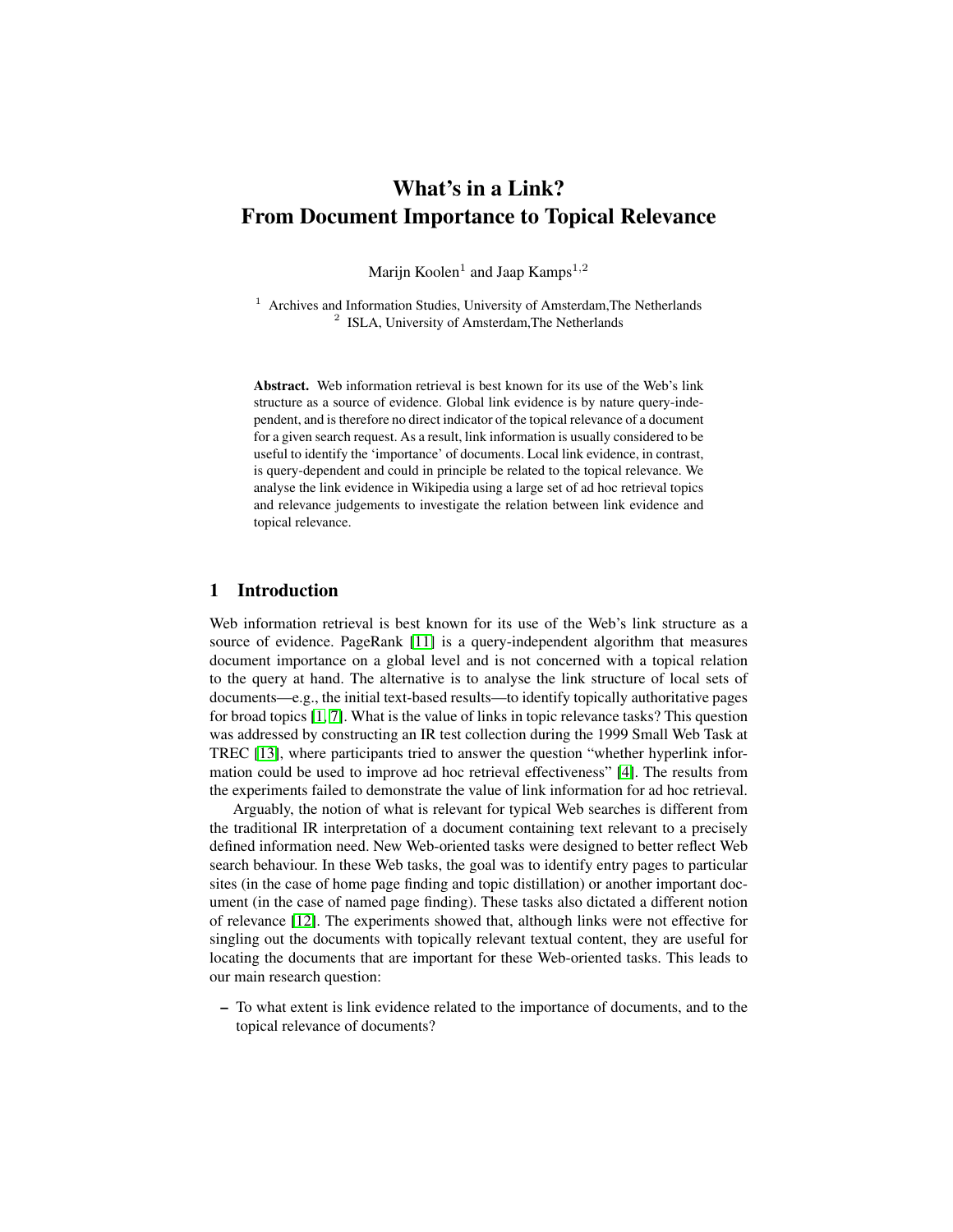Here, global and local link evidence seem to play different roles. Links are also directed, and link evidence is typically used for the documents they point *to*, i.e., inlinks. Thinking of incoming links as some sort of vote, inlinks are attractive to measure document importance. However, insofar as a link is evidence that the two documents it connects are topically related, the direction of the link seems not to matter. Topical relatedness works both ways.

In this light, Wikipedia is an interesting data source to investigate the value of links. It is one of the most popular web sites and, being an encyclopedia, it contains entries on single topics, that are densely linked to related content. It is also a natural source for informational search, where it makes sense to study topical relevance aspects of links. Moreover, an extensive IR test collection based on Wikipedia is available thanks to the INEX Ad hoc Tracks of 2006 to 2007. Clearly, the Wikipedia differs considerably from the Web at large, and even the links in Wikipedia are different. We make no particular claims on the representativeness of the Wikipedia for the general Web. Still, the same link-related phenomena (global and local, incoming and outgoing links) are present, and looking at the Wikipedia allows us to study them in great detail. The INEX Ad hoc test collection allows us to study the impact of query-dependent and query-independent link evidence with respect to the topical relevance of retrieval results. In fact, because the INEX test collections are constructed to study the effectiveness of focused retrieval, we have exact information on where and how much relevant text is in each article.

We will first analyse the effectiveness of link evidence for ranking retrieval results, addressing the questions:

- What are the characteristics of Wikipedia link structure?
- How do global and local link evidence impact retrieval effectiveness?
- How do incoming, outgoing and undirected links impact retrieval effectiveness?

Then, we look at how related the different types of link evidence are:

- How do incoming, outgoing and undirected link evidence correlate?
- How is link evidence related to the amount of relevant text in articles?

The rest of this paper is structured as follows. In Section [2](#page-1-0) we discuss related work. After discussing the experimental data in Section [3,](#page-2-0) we compare the different types of link evidence in a retrieval setting in Section [4.](#page-3-0) Then, in Section [5](#page-4-0) we analyse the relation between the different degrees structures and the amount of relevant text in articles. We draw conclusions in Section [6.](#page-6-0)

## <span id="page-1-0"></span>2 Related Work

In the TREC Web Tracks of 1999 to 2004, participants were unable to show the effectiveness of link evidence for general ad hoc retrieval [\[3\]](#page-7-6). However, it was argued that traditional ad hoc retrieval is very different from how people search on the Web. To study the value of link information, tasks closer to real Web search are required [\[4\]](#page-7-4). With tasks adjusted to Web search scenarios, link information proved highly beneficial [\[8,](#page-7-7) [10\]](#page-7-8). This difference in effectiveness of link evidence for these tasks indicates that link evidence does not reflect topical relevance.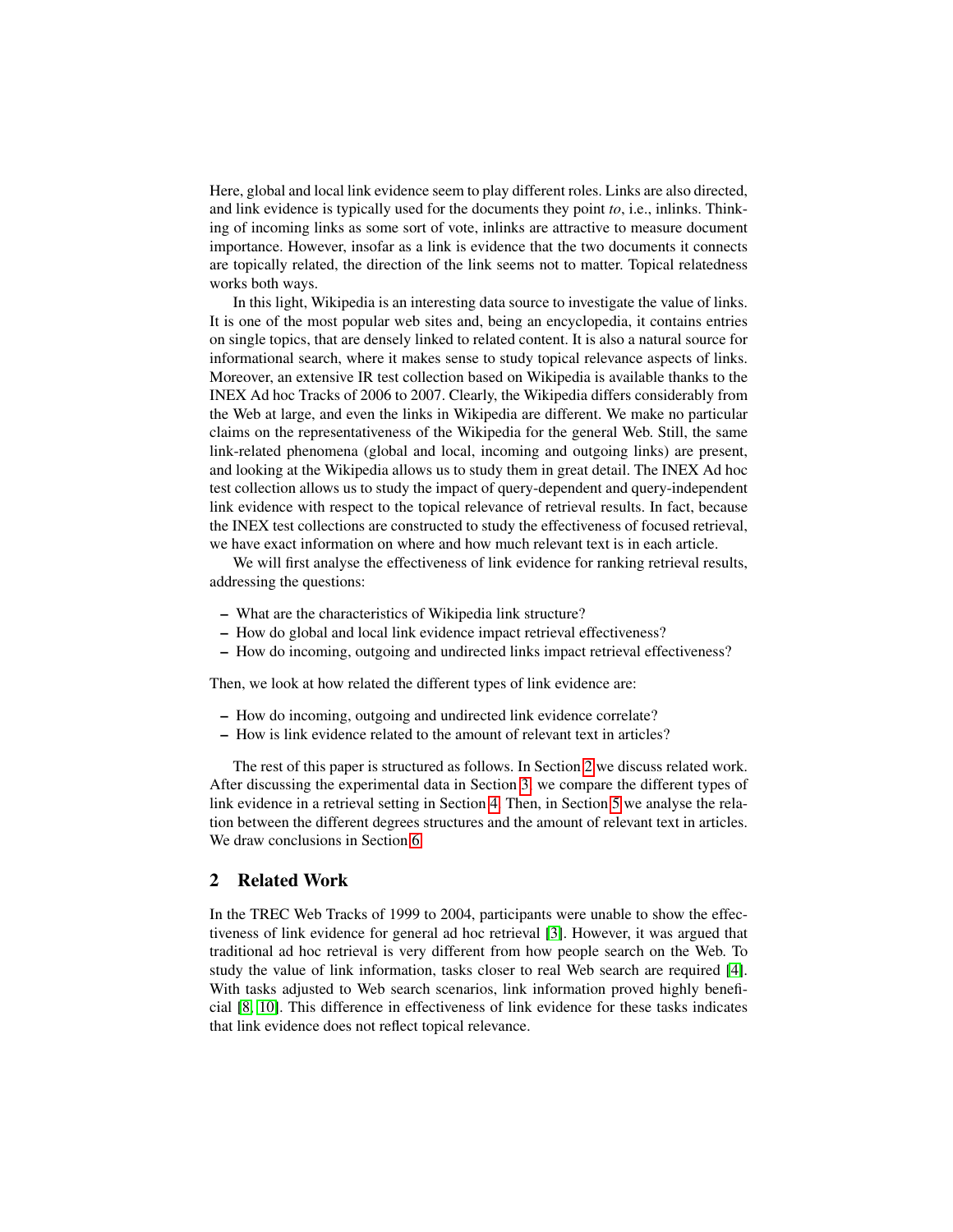<span id="page-2-1"></span>Table 1. Link statistics of the Wikipedia collections. Local statistics are macro averages over 221 topics

|               |     |                | Global |                 | Local     |  |              |                   |                           |           |
|---------------|-----|----------------|--------|-----------------|-----------|--|--------------|-------------------|---------------------------|-----------|
| <b>Degree</b> | min |                |        | max mean median | stdev     |  |              |                   | min max mean median stdev |           |
| Indegree      |     | 0 74,937 20.63 |        |                 | 4 282.94  |  |              | 0 48.83 3.17      |                           | 1.14 6.65 |
| Outdegree     |     | 0 5.098 20.63  |        |                 | 12 36.70  |  |              | $0.04$ 21.01 3.17 |                           | 2.34 3.37 |
| Union         |     | 0 75,072 37.65 |        |                 | 16 287.87 |  | $0.04$ 51.11 | 5.14              | 3.14                      | 7.19      |
| Intersection  | 0   | 1.488          | 3.62   |                 | 9.10      |  | 0 14.68      | 1.20              | 0.44                      | 2.15      |

Najork et al. [\[9\]](#page-7-9) compared HITS authorities and hubs with several link-based ranking algorithms – PageRank, Indegree and Outdegree – and found that the choice of algorithm makes little difference on the effectiveness of link evidence. What does have a big impact is the *direction* in which the evidence is used. Although adding evidence based on outgoing links to a content-based retrieval baseline does lead to improvements, it is much less effective than evidence based on incoming links.

Kamps and Koolen [\[5\]](#page-7-10) showed that in Wikipedia, indegree is related to topical relevance and found that incoming link evidence can be effective for ad hoc retrieval. Later, they found that, unlike in the Web, incoming and outgoing link evidence is equally effective for document retrieval on Wikipedia [\[6\]](#page-7-11).

## <span id="page-2-0"></span>3 Wikipedia Link Structure

For the analysis, we use the INEX Wikipedia collection [\[2\]](#page-7-12), containing 659,304 documents, and a set of 221 topics with relevance judgements from the INEX 2006–2007 Ad hoc Tracks. The union of the in- and outdegree is the undirected degree, or the total number of pages that a page is connected to. The intersection of in- and outdegree is the set of bidirectional links, where pages A and B link to each other. The graph contains 12.4M undirected links and 1.2M bidirectional links (9.5%). We also look at local link evidence—considering only links between the top 100 ranked pages for a given query.

Degree statistics are shown in Table [1.](#page-2-1) Looking at the global link structure, the maximum indegree is much higher than the maximum outdegree. The maximum and spread of the undirected degree are very similar to those of the indegree, but the median is more similar to that of the outdegree. The bidirectional degree is much lower because only a small proportion (9.5%) of the links are bidirectional. When we look at the local degrees, we see a similar pattern. The indegrees have a bigger spread than the outdegrees, with the undirected degrees having a maximum and spread close to those of the indegrees and a median closer but above that of the outdegrees.

The number of local links is of course smaller than in the whole link graph, but the link density is higher. Globally, a document is connected to 0.0057% of the collection on average, whereas in the local set, it is connected to 5.14%. We also look at the proportion of bidirectional links by looking at the fraction of intersection within union. This proportion is much higher in the local set  $(23.4%)$  than in the global set  $(9.5%)$ . This can be explained, at least in part, by the higher link density in the local set. The nature of Wikipedia links may also play a role: the Wikipedia guidelines on linking [\[14\]](#page-7-13) state that a link to another document should only be made when it is relevant to the context. Thus, in a set of documents related to the same query, many documents will be related to each other and therefore cross-linked.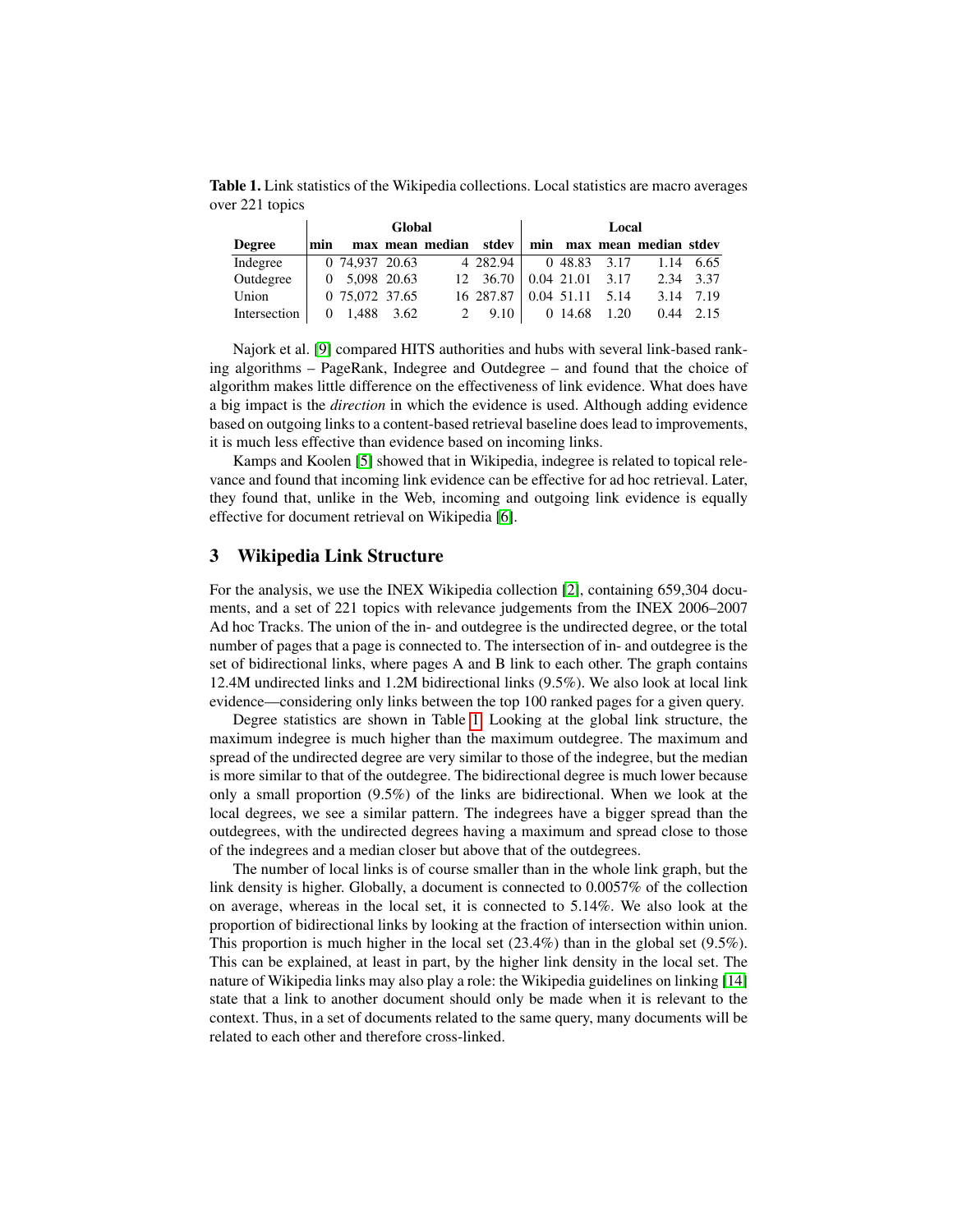|                       |                                              |             | Global                  |       | Local           |                                                                    |       |                          |  |
|-----------------------|----------------------------------------------|-------------|-------------------------|-------|-----------------|--------------------------------------------------------------------|-------|--------------------------|--|
|                       | Run                                          |             | MAP P@5 P@10 P@30       |       | MAP             |                                                                    |       | P@5 P@10 P@30            |  |
| Link only             | Indegree                                     |             | 14.41 29.68 28.14 24.77 |       | 21.20           | 47.06                                                              | 41.49 | 32.17                    |  |
|                       | Outdegree                                    |             | 13.56 25.70 25.29 24.34 |       | 21.46           | 44.07                                                              | 41.09 | 32.96                    |  |
|                       | Union                                        |             | 14.05 27.96 27.33 24.18 |       | 22.26           | 47.15                                                              | 42.31 | 33.92                    |  |
|                       | <i>Intersection</i> 14.36 30.95 27.56 24.66  |             |                         |       | 20.45           | 44.43                                                              | 39.28 | 30.71                    |  |
| <b>Content only</b>   | baseline                                     |             | 30.65 55.57 48.91       | 35.87 | 30.65           | 55.57                                                              | 48.91 | 35.87                    |  |
| Content+Link Indegree |                                              | 26.66 50.50 | 41.90                   | 31.79 |                 | $31.71^{\circ}$ 59.00° 50.27 36.80°                                |       |                          |  |
|                       | Outdegree                                    | 27.73 52.13 | 43.98                   | 32.38 | $31.83^{\circ}$ | 56.47                                                              |       | 49.82 37.12 <sup>°</sup> |  |
|                       | Union                                        | 27.51 50.86 | 43.89                   | 32.08 |                 | $32.09^{\circ}$ 57.83 $^{\circ}$ 50.50 $^{\circ}$ 37.53 $^{\circ}$ |       |                          |  |
|                       | <i>Intersection</i> $ 28.41 \t53.12 \t45.61$ |             |                         | 32.87 |                 | $31.75^{\circ}$ 57.83° 50.18 37.10°                                |       |                          |  |

<span id="page-3-1"></span>Table 2. Impact of link evidence on the INEX 2006 and 2007 Adhoc Track topics. Significance levels are  $0.05$  ( $^{\circ}$ ),  $0.01$  ( $^{\circ}$ ) and  $0.001$  ( $^{\bullet}$ ), bootstrap, one-tailed.

## <span id="page-3-0"></span>4 Link Evidence

In this section, we investigate the impact of link evidence on the effectiveness of ad hoc retrieval. After that, we use standard IR effectiveness measures to evaluate a baseline run using a language modelling framework and runs derived from the baseline but reranked 1) using only link evidence and 2) using a combination of content and link evidence.

#### 4.1 Using Only Link Evidence

We show the results in Table [2](#page-3-1) and will first discuss the impact of using only link evidence (and not content) for ranking. When re-ranking on global link evidence only, indegree leads to higher early precision than outdegree, which is consistent with the hypothesis that global link structure signals 'important' pages. With the union of the degrees, precision is lower than with indegree alone, but higher than with outdegrees. The intersection of the degrees leads to a higher early precision than the indegree. The intersection creates a symmetric link graph that is still query-independent and seems more effective than indegree alone. Compared to the content-only run, though, the global link degrees are nowhere near as effective.

Although still well below the content-only run, local link degrees give much higher scores than global degrees, indicating that by biasing the link evidence by considering only links between documents related to the query, link information becomes more 'semantic'. The indegrees lead to higher early precision than the outdegrees but, overall, the outdegrees lead to a better ranking. The undirected or union degrees give even higher scores, showing that both individual degrees contribute complementary evidence on the relevance of documents. The scores of the intersection of the degrees are somewhat lower than those of the other degrees, which is probably due to the fact that the number of bidirectional links in the local set is relatively low.

#### 4.2 Combining Link and Content Evidence

We now look at re-ranking using the combination of content and link evidence, which we do by multiplying the retrieval score by a link degree score:

$$
P_{\text{Degree}}(d) \propto 1 + \text{Degree}(d) \tag{1}
$$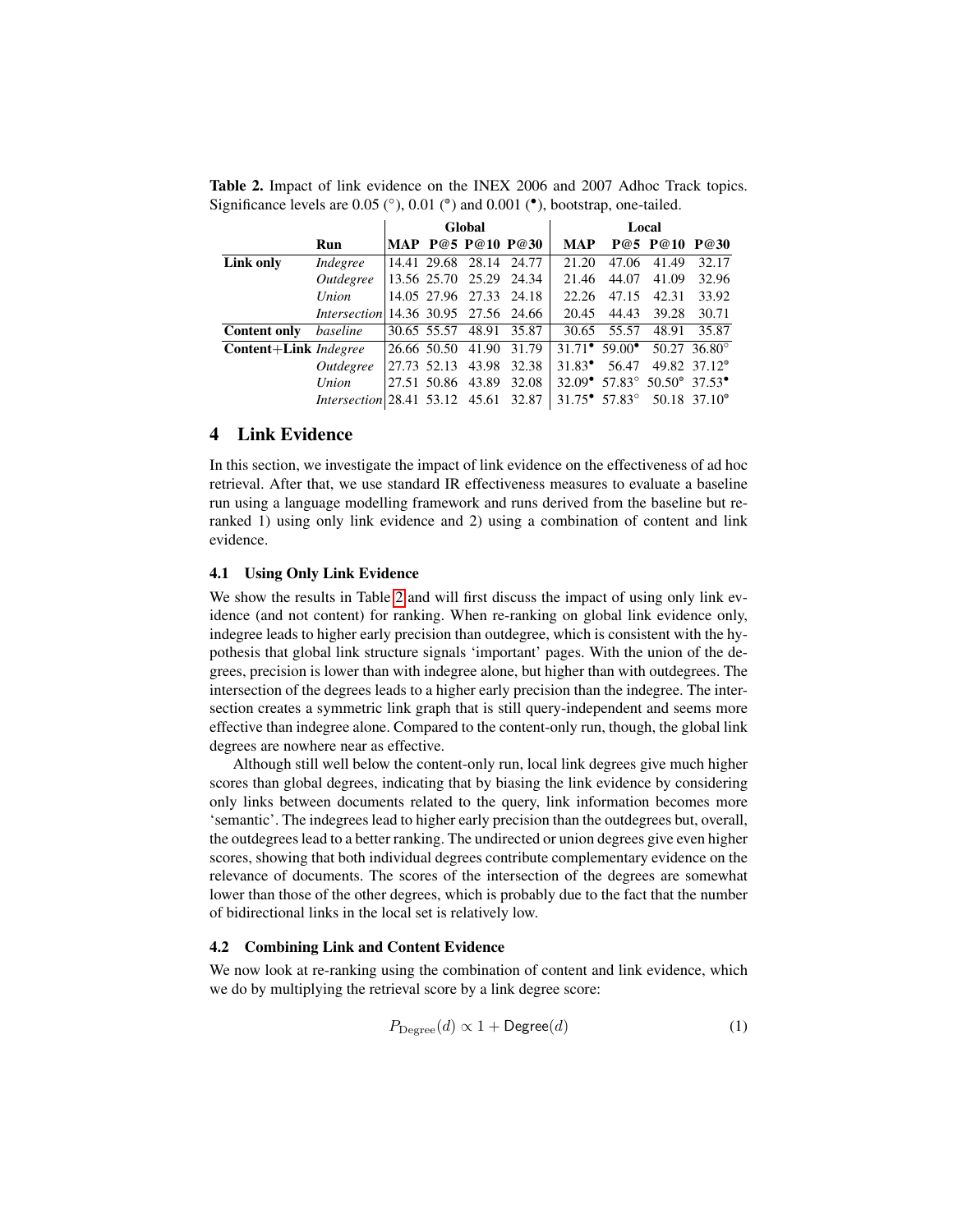The bottom left part of Table [2](#page-3-1) shows the combination of the baseline with the global link evidence. It is clear that the global link evidence universally hurts the baseline performance. The impact of the outdegree is smaller than that of the indegree, which makes sense given the bigger spread of the indegrees (see Table [1\)](#page-2-1). The impact of the union of the degrees is closer to that of the outdegree, whereas the small number of bidirectional links in the local set keep the negative impact of the global link evidence small. Both in isolation and in combination with content evidence, global link degrees fall short of the performance of the content-only baseline.

Using local evidence (bottom-right part of Table [2\)](#page-3-1), both indegree and outdegree can significantly improve the baseline run. Although the indegree gives bigger improvements in early precision and the outdegree gives bigger improvements further down the ranking, at P@30, their overall improvements are very similar. Links in Wikipedia can be used effectively in both directions as evidence to re-rank retrieval results. We then expect that ignoring the direction of links and counting the number of connections to other documents in the local set will lead to even better performance. The scores indeed show further, albeit small, improvements. Precision at rank 5 is higher than for the outdegrees, and later and overall precisions are higher than with both in- and outdegrees. When we use only the smaller set of bidirectional links, the results are still surprisingly good. With less than a quarter of the total links, the intersection of the degrees gives the same performance boost as the in- and outdegrees individually.

To summarise, global link evidence may be an indicator of document importance, but fails to help locate topically relevant documents to a specific information need. Local link evidence fares much better. In isolation, it gives much better performance than global link evidence, although it cannot compete with content-based evidence. In combination with this content-only baseline, it does lead to improvements. In fact, this combination is effective, whether we use only incoming links, outgoing links or their union or intersection. This result supports our intuition that for topical relatedness, the direction of links is of no importance. But in- and outdegrees affect the ranking differently. In what way do incoming and outgoing link evidence differ from each other? We address this question in the next section.

### <span id="page-4-0"></span>5 Relation between Degrees

In this section we analyse the extent to which degrees are correlated to each other. The main difference found so far is between global and local link evidence. The differences between incoming, outgoing, undirected and bidirectional link degrees are relatively small. A simple explanation would be that all these degrees are strongly correlated. Incoming and outgoing link evidence are necessarily related in some way: a link between two documents is incoming link evidence for one document and not the other, and vice versa for outgoing link evidence.

#### 5.1 Correlation of Degrees

We computed rank correlations (Kendall's Tau) between the four degree types over the entire collection, and within the local set of retrieved results for all 221 topics (Table [3\)](#page-5-0). Over the entire collection, the in- and outdegree are moderately correlated, and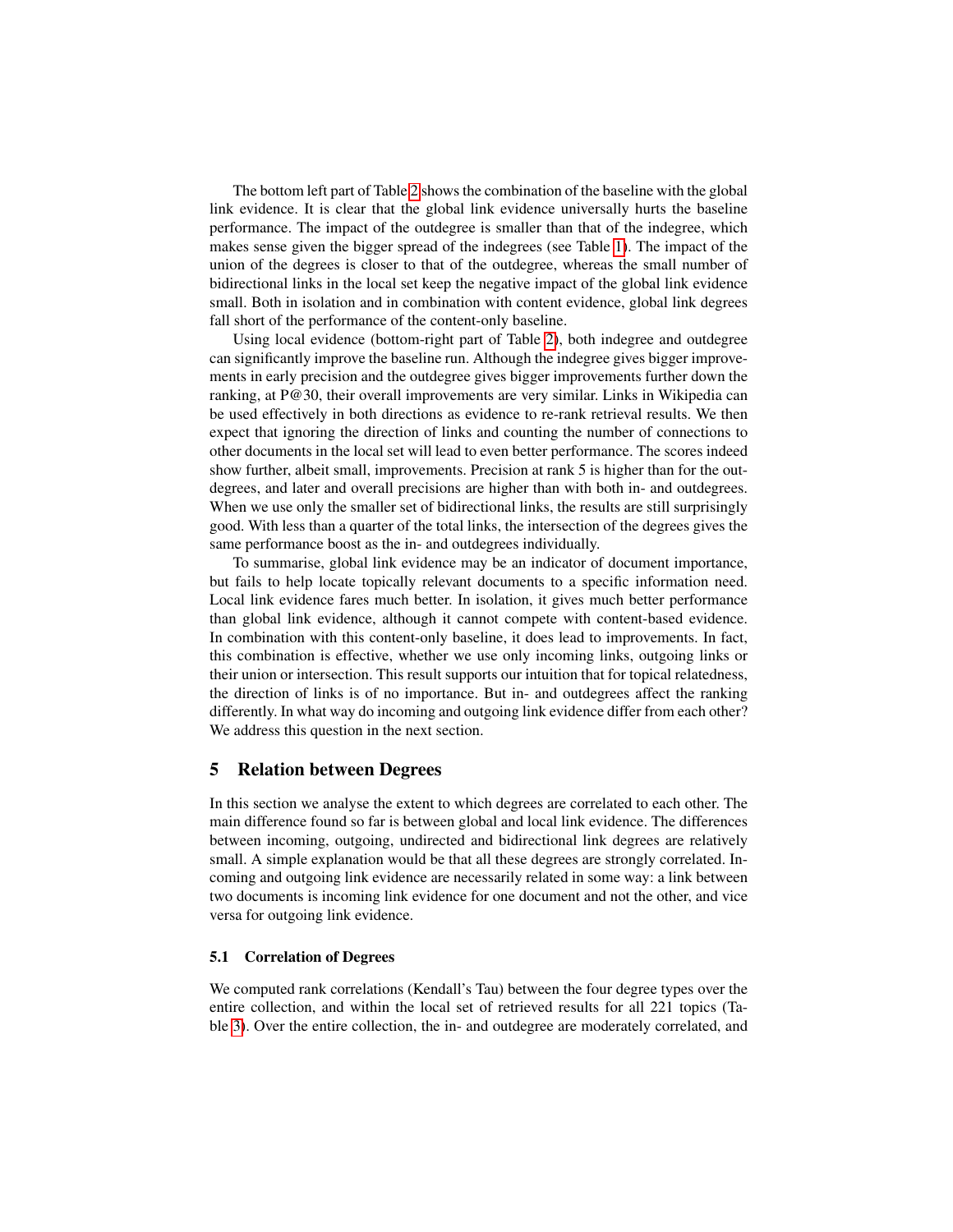Table 3. Rank correlations between global, top 100 and top 10 local degrees

<span id="page-5-0"></span>

|                                                                                                                                                                       | Global |  |         | <b>Top 100</b> |  |  |                                                       | Top 10 |  |  |                             |  |
|-----------------------------------------------------------------------------------------------------------------------------------------------------------------------|--------|--|---------|----------------|--|--|-------------------------------------------------------|--------|--|--|-----------------------------|--|
| <b>Degree</b> In Out Union Inter In Out Union Inter In Out Union Inter                                                                                                |        |  |         |                |  |  |                                                       |        |  |  |                             |  |
| In                                                                                                                                                                    |        |  |         |                |  |  | $-0.41$ 0.59 0.66 $-0.49$ 0.71 0.77 $-0.30$ 0.77 0.43 |        |  |  |                             |  |
| <i>Out</i> $\begin{array}{cccc} - & 0.83 & 0.46 \end{array}$ $\begin{array}{cccc} - & 0.82 & 0.58 \end{array}$ 0.13 $\begin{array}{cccc} - & 0.47 & 0.24 \end{array}$ |        |  |         |                |  |  |                                                       |        |  |  |                             |  |
| Union                                                                                                                                                                 |        |  | $-0.50$ |                |  |  |                                                       |        |  |  | $-$ 0.59 0.63 0.32 $-$ 0.37 |  |
| <i>Inter</i>                                                                                                                                                          |        |  |         |                |  |  |                                                       |        |  |  | $-$ 0.48 0.49 0.45 $-$      |  |

the undirected degree is very strongly correlated with outdegree and less strongly with the indegree. This means that, on a global level, the outdegree is the dominant factor in the undirected degree. The same holds for the bidirectional degree. The intersection correlates most strongly with the indegree. Over the local top 100 link graphs, using the average of the correlations of the 221 topics, the correlation between in- and outdegree is stronger, and thereby, their correlation with the union is more similar. An explanation might be the higher percentage of bidirectional links in the local sets. The overall correlations give a broad idea of the relationship between degrees. Given that most documents have a low in- and outdegree, the correlation is dominated by these low degrees while we are mostly interested in the other end with the highest degrees.

In Table [3](#page-5-0) we also show the correlations between degrees over the top 10 results. That is, we take the top 10 results ranked by the column (say, indegree) and compare their ordering with how they are ranked by the row (say, outdegree). Note that over the top 10, the correlation is not symmetrical: the top 10 documents by indegree can be different from the top 10 documents by outdegree. Over the top 10, the rank correlation between indegree and outdegree is lower than over the top 100. The top 10 ranking by indegree corresponds better to their ranking by outdegree than the top 10 ranking by outdegree corresponds to their ranking by indegree. The average overlap between the two sets of top 10 documents is 4.7, thus each has 5.3 documents in the top 10 that are not in the top 10 of the other. Over the top 100, the outdegree correlates stronger with the undirected degree than the indegree, but over the top 10, it is the other way around. This is reflected in the precision scores in Table [2.](#page-3-1) The undirected degree has an early precision very similar to that of the indegree, while further down the results list, its precision is closer to that of the outdegree. The correlations with the intersection are much lower over the top than over the top 100, probably because of the lower degrees.

#### 5.2 Correlation of Degree and Relevant Text Size

In Section [3,](#page-2-0) we saw that all four types of local link evidence show some relation to topical relevance, as evidenced by their positive effect on performance when combined with the content score. But not all documents are equally relevant. Some documents might be mostly off-topic and only mention the topic in a few sentences, while others might be fully on-topic and cover the topic exhaustively. For the INEX Ad hoc Track, assessors are asked to highlight in yellow all and only relevant text within each pooled document. This allows us to study the relation between link evidence and the amount of relevant text. We assume that documents that have more relevant text discuss the topic more exhaustively and are therefore more important to the topic.

Figure [1](#page-6-1) shows the average amount of relevant text over the first 10 retrieved relevant documents when ranked by degree. The left-hand-side shows the content-only and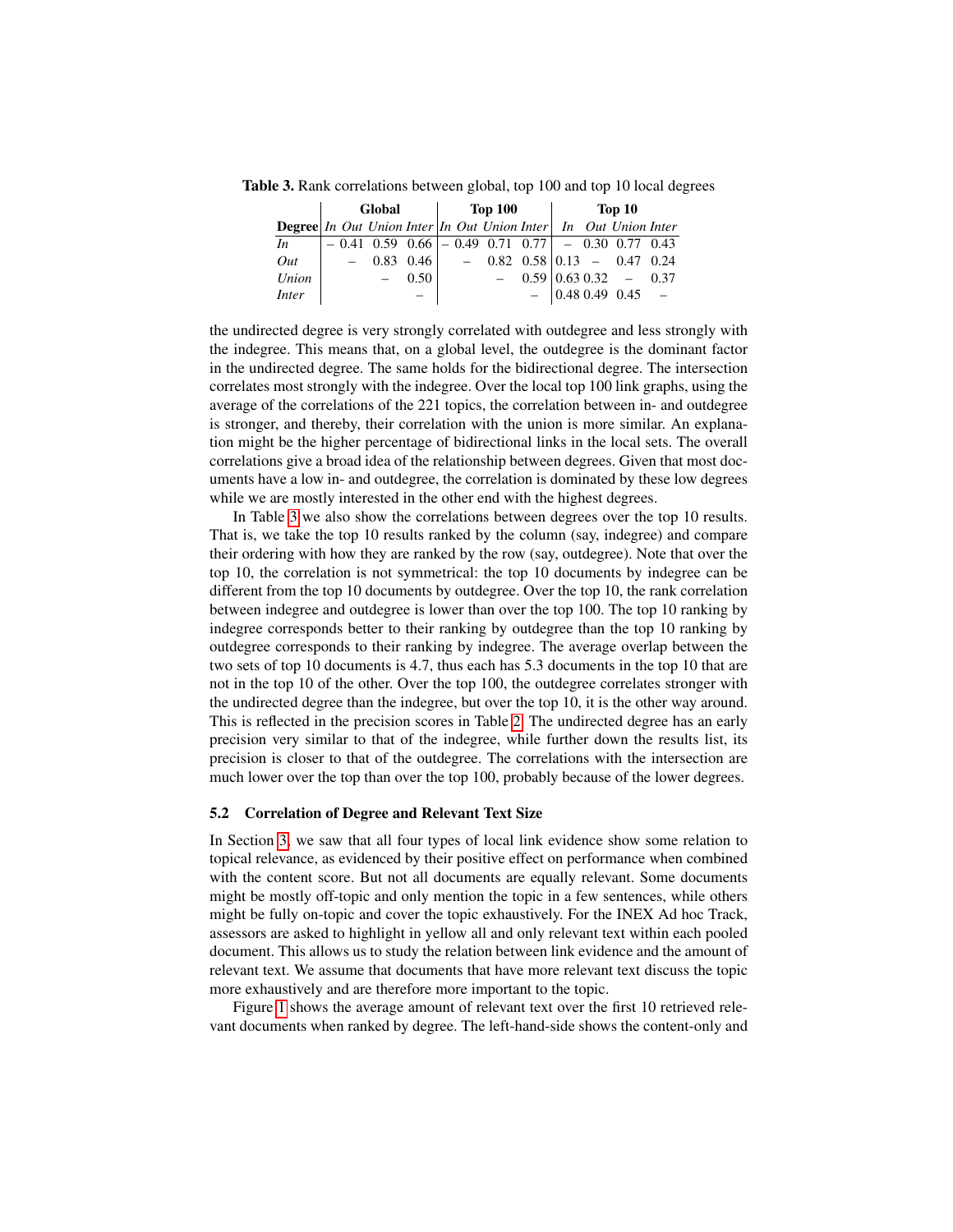

<span id="page-6-1"></span>Fig. 1. The average amount of relevant text at ranks 1 to 10 for the retrieved relevant documents ranked by content or link degree

link-only evidence. The right-hand-side shows the content and undirected link evidence and their combination. We see that the amount of relevant text decreases over rank for all types of evidence. The content-only evidence has the lowest amount of relevant text at rank 1, and the outdegree the highest. In the set of retrieved relevant documents, link evidence seems to be a good indicator of the amount of relevant text in a document. This makes sense if local link evidence is related to topical relevance. More links means more evidence of topical relevance, and thus more relevant to the topic. In the right-hand figure, it is clear that the undirected degree ranking has more relevant text at most ranks, especially at the first 3 ranks. Thus, although the content-only score is a better indicator of the relevance of a document—it has much higher precision and MAP scores in Table [2—](#page-3-1)the undirected link evidence seems a better indicator of the amount of relevant text in documents. The combination of both types of evidence has a large impact on the amount of relevant text found at all first 10 ranks. This indicates that the relevant articles are ranked more favourably, an important aspect that remains unnoticed by the standard evaluation measures.

### <span id="page-6-0"></span>6 Discussion and Conclusions

In this paper we investigated the relation between link evidence and topical relevance in Wikipedia. Our main aim was to find out to what extent link evidence is related to document importance and to topical relevance.

The local link structure is more dense than the global link structure and has a larger proportion of bidirectional links, making link evidence more symmetrical. Evidence based on incoming links gives better early precision, while outgoing link evidence gives better precision further down the ranking. Taking the union of these two degrees leads to further improvements, showing that in- and outdegrees contribute different information. At the local level, the different degrees all derived from the same link graph exhibit reasonably high correlations, indicating that they promote many of the same documents. However, this correlation is lower in the top of the in- and outdegree rankings. Given the substantial difference between documents in the top 10, in- and outdegree seem to promote different documents. The degrees can also help the internal ranking of the relevant documents by inducing a more favourable ranking in terms of the amount of relevant